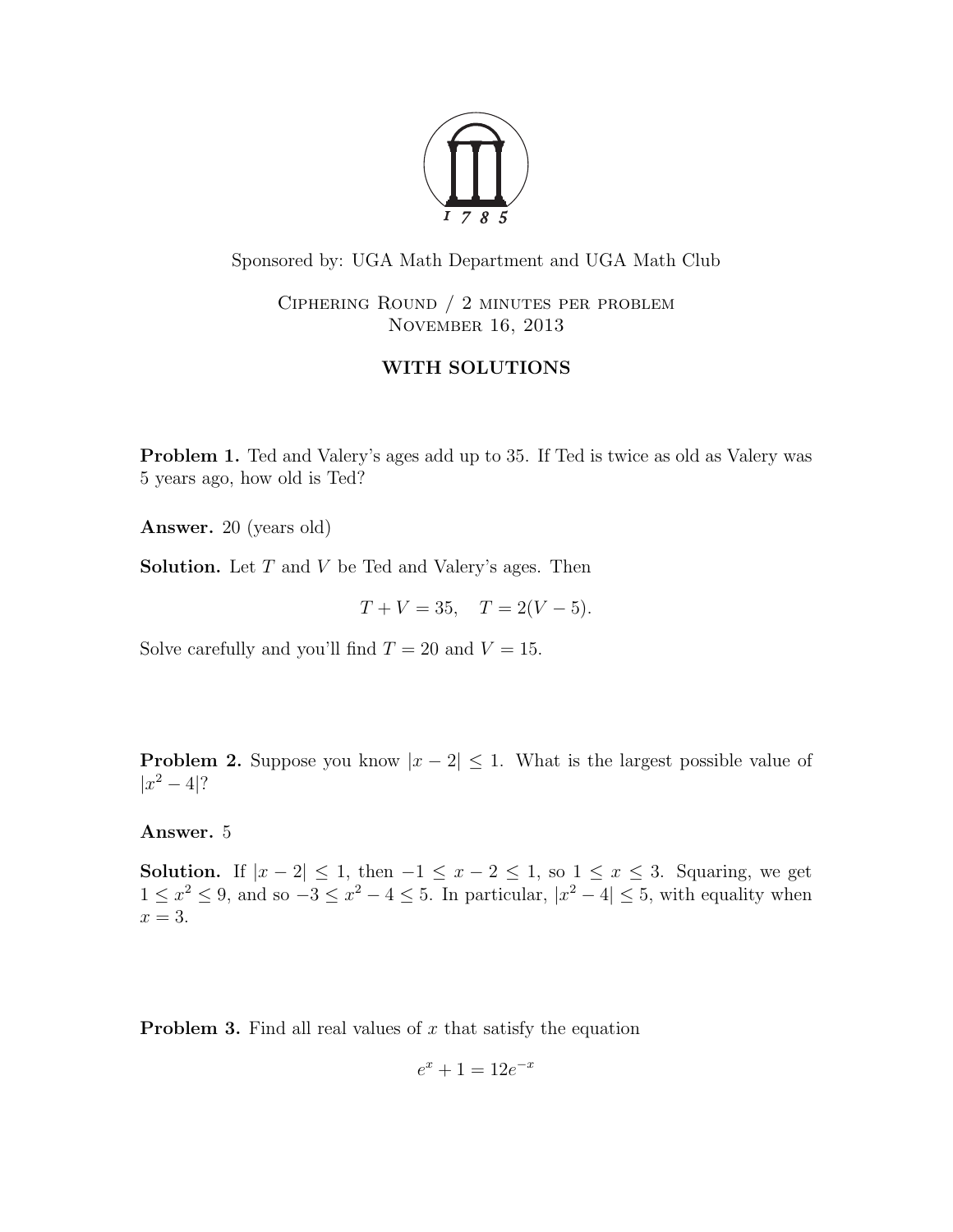Answer.  $ln(3)$ 

**Solution.** Rewrite the equation by multiplying by  $e^x$ :

$$
(e^x)^2 + e^x = 12.
$$

Then treat the resulting equation as a quadratic in  $u = e^x$ :

$$
u^2 + u - 12 = 0.
$$

This has roots  $u = 3$  and  $u = -4$ .  $e^x \neq -4$  for real x, and so the only solution comes from  $e^x = 3$ :  $x = \ln(3)$ .

**Problem 4.** Paul took 1 minute to solve the first problem on an 8 question math test, and each successive problem took twice as long as the preceding problem. Assuming he took a 1 minute break between problems, how long did it take Paul to complete the test?

Answer. 262 (minutes)

**Solution.** Paul's times on the 8 questions form a geometric sequence  $1, 2, 2^2, \ldots, 2^7$ . These sum to  $\frac{2^8-1}{2-1} = 255$ . Add in 7 minutes for breaks, and Paul took a total of 262 minutes.

**Problem 5.** Find the smallest integer k greater than 1 such that k divided by i has remainder 1 for all i in the set  $\{2, 3, 4, 5, 6, 7, 8\}.$ 

Answer. 841

**Solution.** If k is the smallest such integer, then  $k-1$  is the smallest integer divisible by 2, 3, 4, 5, 6, 7, and 8, i.e., their least common multiple. The LCM is  $3 \cdot 5 \cdot 7 \cdot 8 = 840$ , so  $k = 841$ .

**Problem 6.** We define the distance between two points on the surface of a  $1 \times 1 \times 2$ rectangular box to be the length of the shortest path (on the surface of the box) which joins them. With this definition, the circle of radius 1 centered at  $P$  is the set of all points which are a distance of 1 from P. What is the circumference of this circle?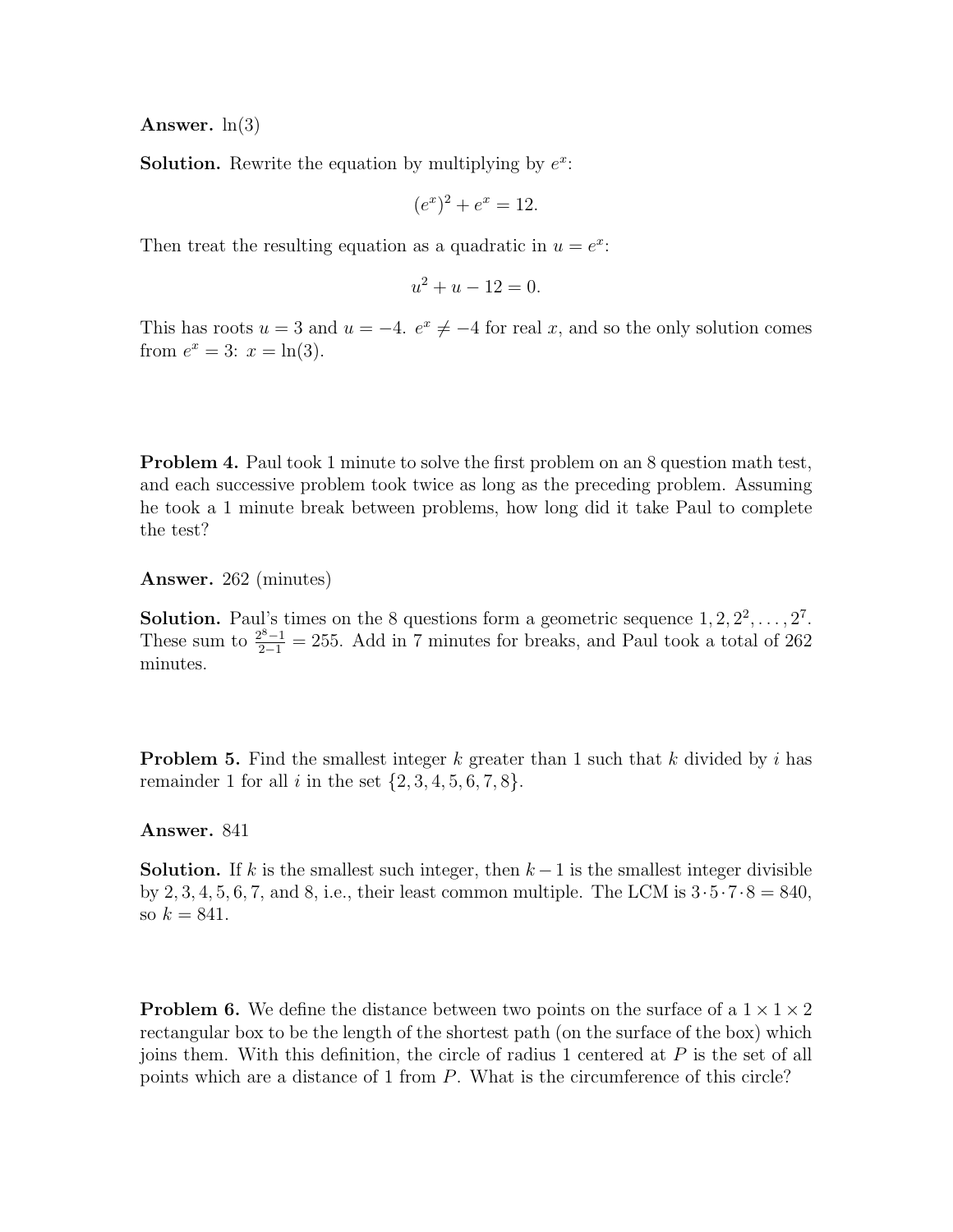

Answer.  $3\pi/2$ 

Solution. The circle consists of three circular arcs, one on each of the rectangular faces meeting at P. Each of the arcs is a quarter circle, so each has length  $\pi/2$ . So the circumference is  $3\pi/2$ .

Problem 7. Find the sum of the solutions of

$$
x^4 - 76x^3 + 962x^2 - 2900x + 2013 = 0
$$

Answer. 76

**Solution.** If a polynomial  $p(x)$  factors as

$$
p(x) = (x - a)(x - b)(x - c)(x - d),
$$

then

$$
p(x) = x^4 - (a+b+c+d)x^3 + \dots + abcd.
$$

So the sum (or product) of the roots can be seen in the coefficients. In this case, the sum of the roots is 76.

In fact, this polynomial factors as

$$
(x-1)(x-3)(x-11)(x-61).
$$

Problem 8. If three vertices of a regular hexagon are chosen at random, what is the probability that they are the vertices of a right triangle?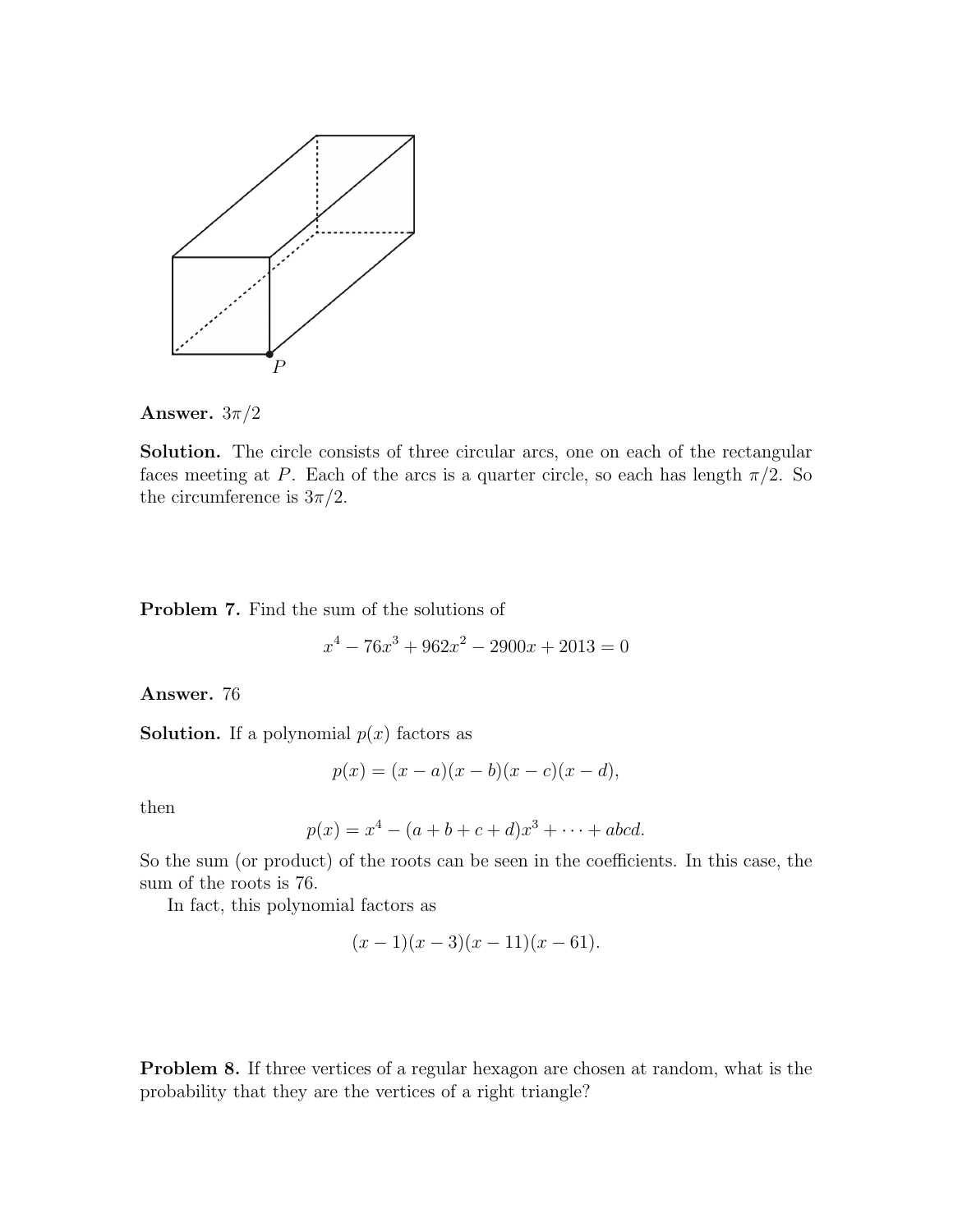

**Answer.**  $3/5$  or  $60\%$ 

Solution. Three vertices form a right triangle if and only if they include two antipodal points. There are 3 pairs of antipodal points, and any of these can be paired with 4 other points, so there are 12 right triangles. There are  $\binom{6}{3} = 20$  total triangles. So the probability is  $\frac{12}{20} = \frac{6}{10} = \frac{3}{5} = 60\%$ .

**Problem 9.** How many degree 4 monomials are there in the variables  $w, x, y, z$ ? A degree 4 monomial is a term  $w^a x^b y^c z^d$  such that  $a, b, c$  and  $d$  are integers with  $0 \le a, b, c, d \le 4$  and  $a + b + c + d = 4$ .

## Answer. 35

Solution. We need to partition 4 into a sum of exactly 4 nonnegative integers. Here's one way to think of this: Start with 7 "placeholders", 4 for the integers and 3 for the plus signs:

Any choice of placement for the  $3 +$  signs determines a partition; for example,

 $+$  +  $+$ 

.

corresponds to  $1 + 1 + 0 + 2$ , which in turn corresponds to the monomial  $wxz^2$ . So there are  $\binom{7}{3} = 35$  such monomials.

**Problem 10.** A string will wrap around the base of a certain cylinder exactly 5 times. If instead the same string spirals tightly to the top, it goes around the cylinder exactly 3 times. If the radius of the cylinder is 1, what is the height of the cylinder? Your answer should be written as an integral multiple of  $\pi$ .